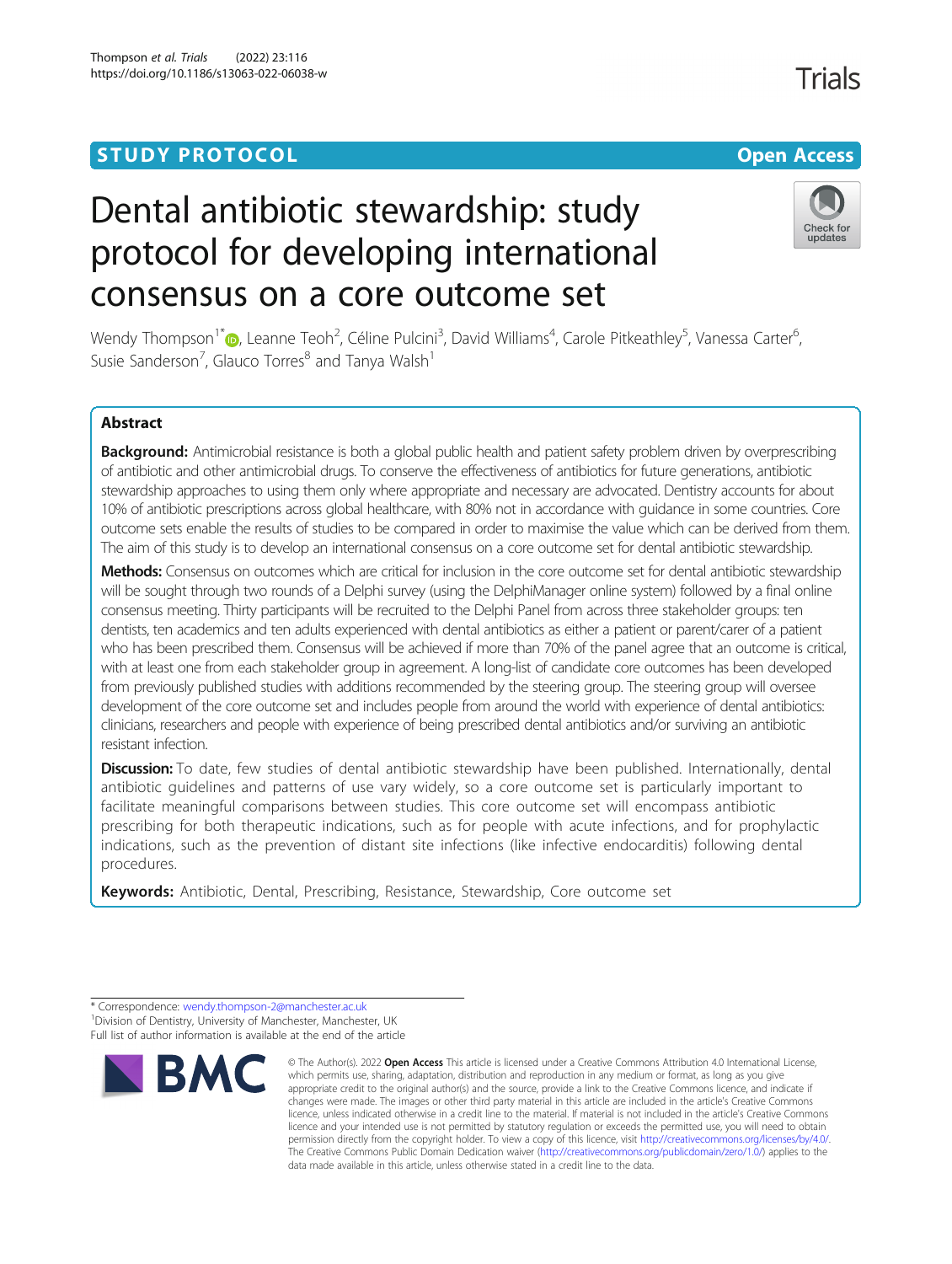# Introduction

# Background and objectives

Considered one of the biggest threats to global health by the World Health Organization, antimicrobial resistance is expected to be responsible for ten million deaths each year by 2050  $[1]$  $[1]$  $[1]$ . It is both a global public health and patient safety problem driven by overprescribing of antimicrobial drugs. To conserve the effectiveness of antimicrobials for future generations, the World Health Organization advocates using them only where appropriate and necessary [[1](#page-5-0)]. Antimicrobial stewardship aims to ensure sustainable access to effective therapy for all who need them by minimising unnecessary and inappropriate prescribing [\[2\]](#page-5-0). Antibiotics (antibacterial drugs) are the antimicrobials most prescribed by dentists [\[2\]](#page-5-0). Dentists are responsible for an estimated 10% of antibiotics across healthcare worldwide, with most in primary dental care and outpatient settings, and up to 80% not in accordance with guidelines [[3](#page-5-0)].

Whilst a plethora of trials of antibiotic stewardship interventions have been successfully conducted in primary and secondary care medical settings, few have so far taken place in dental care settings  $[4, 5]$  $[4, 5]$  $[4, 5]$ . Internationally, there is growing recognition of the essential role the dental profession can play in efforts to tackle antibiotic resistance through antibiotic stewardship [\[3](#page-5-0)]. As a result, FDI World Dental Federation has recently established an early career researcher network: Global Antimicrobial Resistance Dentistry early career researcher network, to nurture a research base for dental antimicrobial pre-scribing, stewardship and resistance [\[6](#page-5-0)].

Dental antibiotic guidelines and patterns of use are known to vary widely, and efforts to compare figures for dental antibiotic use and appropriate prescribing between countries have been hampered by differences in the ways data are collected and dental services are delivered [\[7](#page-5-0)]. Guideline differences are particularly important, meaning that in some countries prophylactic use of dental antibiotics to prevent distance site infection is most common (such as in the USA for the prophylaxis of infective endocarditis), whereas in other countries, therapeutic use for the treatment of infections predominates (for example in the UK) [\[3,](#page-5-0) [7\]](#page-5-0). As a result of these developments, it is anticipated that there will be an increase in the number of dental antibiotic stewardship studies. Establishing an international consensus on outcomes before the anticipated growth occurs will ensure the benefit derivable from them is maximised.

Core outcome sets (COS) are an agreed standardised set of outcomes that should be measured and reported by all studies in a specific area [[8](#page-5-0)]. COS allow meaningful collation of results across multiple institutions internationally by reducing both heterogeneity between studies, care settings and outcome reporting bias. To meet the aims of specific studies or care contexts, core sets are supplemented with additional measures when used in practice.

International consensus on a core outcome set for dental antibiotic stewardship is particularly important to facilitate meaningful comparisons of dental antibiotic prescribing between countries and to assist global efforts to tackle antibiotic resistance.

The objective of this study is to develop an international consensus on a core outcome set for dental antibiotic stewardship (COS-DABS). Further studies will be required to identify outcome measurement instruments.

#### Scope

COS-DABS will cover both therapeutic and prophylactic prescribing of antibiotics by dentists in primary dental care and community dental settings. It will be designed for use in clinical trials to evaluate antibiotic stewardship interventions.

# **Methods**

The study will be carried out in accordance with the COMET guidance [[9\]](#page-5-0). This protocol is presented using the Core Outcome Set-STAndardised Protocol (COS-STAP) Items Statement (see Supplementary Material Table [1\)](#page-4-0) [[8\]](#page-5-0).

# Stakeholders

This study will involve online participation of people with experience of dental antibiotics from around the world. There is no restriction on which countries will be involved nor the setting in which the participants have experience of dental antibiotics.

Inclusion criteria for participating in this study will be people over 18 years who are able to give informed consent and who have experience of dental antibiotics as members of one of the following stakeholder groups:

- Clinicians with experience of dental antibiotic prescribing;
- Academics with an interest in dental antibiotic prescribing; or
- People over 18 years of age who have taken antibiotics for a dental (therapeutic or prophylactic) reason or the parents/carers of people who have taken dental antibiotics.

Anyone under the age of 18 years, those who are not able to give informed consent and those with no experience of dental antibiotics will be excluded.

A total of 30 stakeholders will be recruited to participate in the study. This was a pragmatic choice taking account of the relatively small size of the pool of clinical and academic experts relating to dental antimicrobial stewardship [\[9](#page-5-0)]. There will be ten clinicians, ten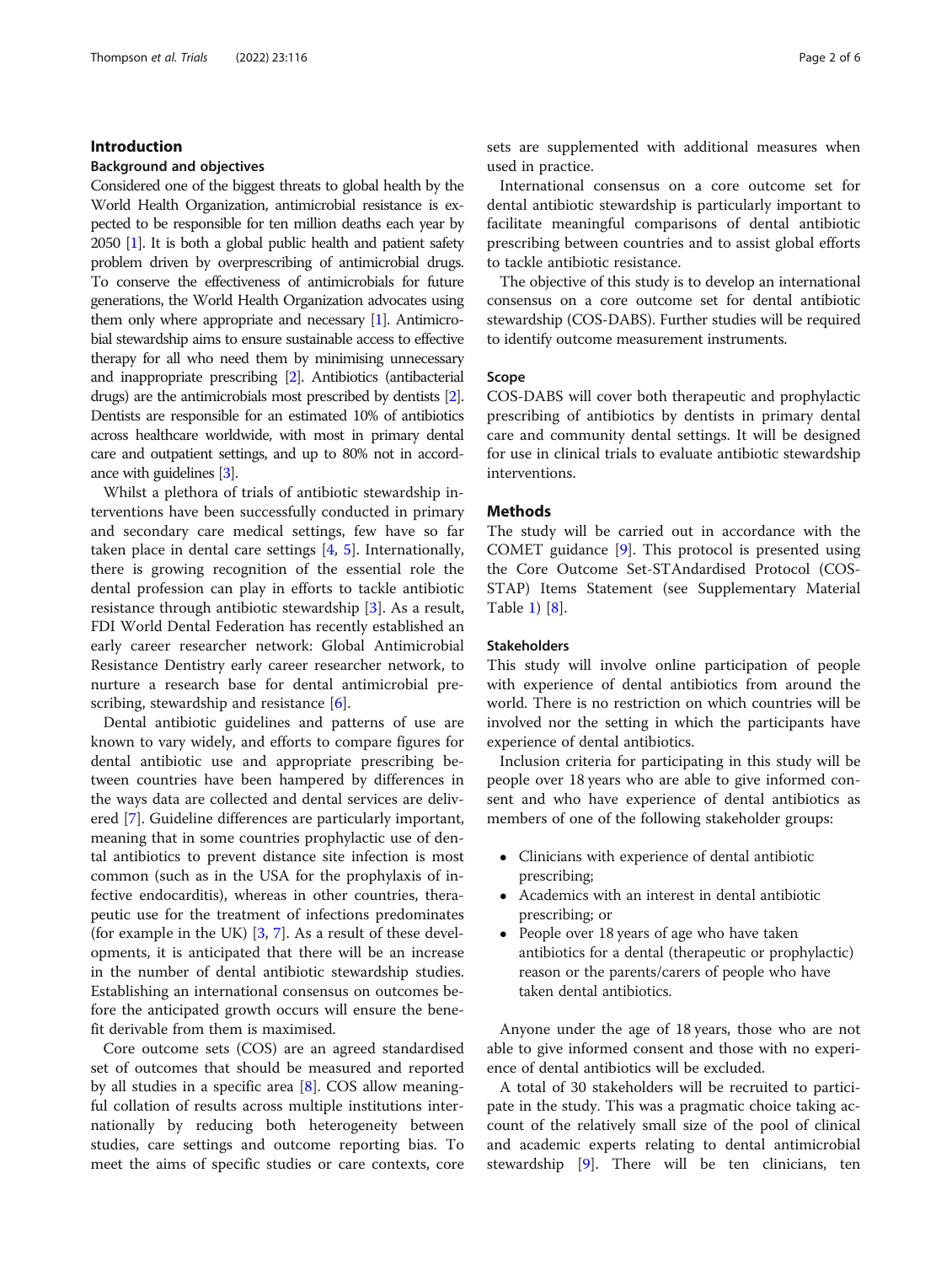<span id="page-2-0"></span>academics and ten patients/parents/carers (as outlined above).

Convenience sampling of clinicians will be through their membership of relevant societies or organisations (such as national dental associations) or through social media (Twitter). Convenience sampling of academic stakeholders will be through the FDI World Dental Federation early career researcher network [[6\]](#page-5-0), social media (Twitter) and authors with relevant publications in the field of dental antibiotic stewardship [[10](#page-5-0)]. Adult patients and parent/carer participants will be recruited by convenience sampling through patient representative organisations, social media (Twitter) and via members of the steering group.

## Steering group

A steering group has overseen development of the study protocol, including the long-list of candidate outcomes which will form the basis of the Delphi survey. It will oversee implementation of the protocol towards the development of COS-DABS.

The steering group consists of clinical academic dentists (WT and LT), consultants in global oral health (DW) and infectious diseases (CPu), an academic with experience of COS development (TW), a national dental association representative (SS) and three experts by experience of taking antibiotics prescribed by a dental professional (VC, CPi and GT). Its members are Australian, Brazilian, British, French and South African. They came together through involvement with the FDI World Dental Federation and British Society for Antimicrobial Chemotherapy's collaborative project to develop an online course about the role of dental teams tackling antibiotic resistance in 2020 [\[3](#page-5-0)]. All members of the steering group will be co-authors of the COS-DABS final report.

The three experts by experience of dental antibiotics and/or complications of antibiotics were recruited to the steering group via a European patient representative body (EUPATI), a charity focused on antimicrobial chemotherapy (British Society for Antimicrobial Chemotherapy), and from the coproduction team of a systematic review contributed to the long-list of candidate outcomes for this study [\[11](#page-5-0)]. The patient experience of antibiotic prescribing and resistance has informed and will continue to inform all stages of this study.

# Information sources

A long-list of candidate outcomes for inclusion in the consensus exercise has been produced (see Table 1) based on findings of previously published studies [[10](#page-5-0)– [12\]](#page-5-0) and structured according to a review evaluating antimicrobial stewardship interventions across healthcare [[13\]](#page-5-0). Additional items for inclusion in the long-list were identified by the study steering group.

Table 1 Nine-point Likert scale for participants to rate the candidate outcomes

| Outcome |  | Not<br>important but not |  |  | Important Critical<br>critical |  |  |  |  |                                     |
|---------|--|--------------------------|--|--|--------------------------------|--|--|--|--|-------------------------------------|
|         |  |                          |  |  |                                |  |  |  |  | 1 2 3 4 5 6 7 8 9 Unable<br>to rate |

#### Antibiotic use

Amount (e.g. number) of antibiotics prescribed

Rate of antibiotic prescribing

Appropriateness of antibiotic prescribing

#### Complications or harm

Complications or harm resulting from antibiotic treatment

Complications or harm resulting from disease progression

Complications of harm resulting from surgical site (wound) infection

Complications or harm resulting from distance site infection (elsewhere in the body)

Need for escalation of care

Serious adverse outcomes

#### Patient-reported measures

Satisfaction with the result (outcome) of the care provided

Satisfaction with the dental treatment provided

Need to taking time off usual responsibilities

Mental health impact

Ability to carry on with daily life as normal

# Cost of the intervention

Cost to the healthcare system

Cost to dental prescribers

Cost to patients

#### Time to clinical response (for studies of therapeutic dental antibiotic prescribing)

Time taken until treatment

Time until symptom resolution (after treatment)

Severity of symptoms whilst waiting for resolution (after treatment)

Number of unplanned return dental visits (after treatment)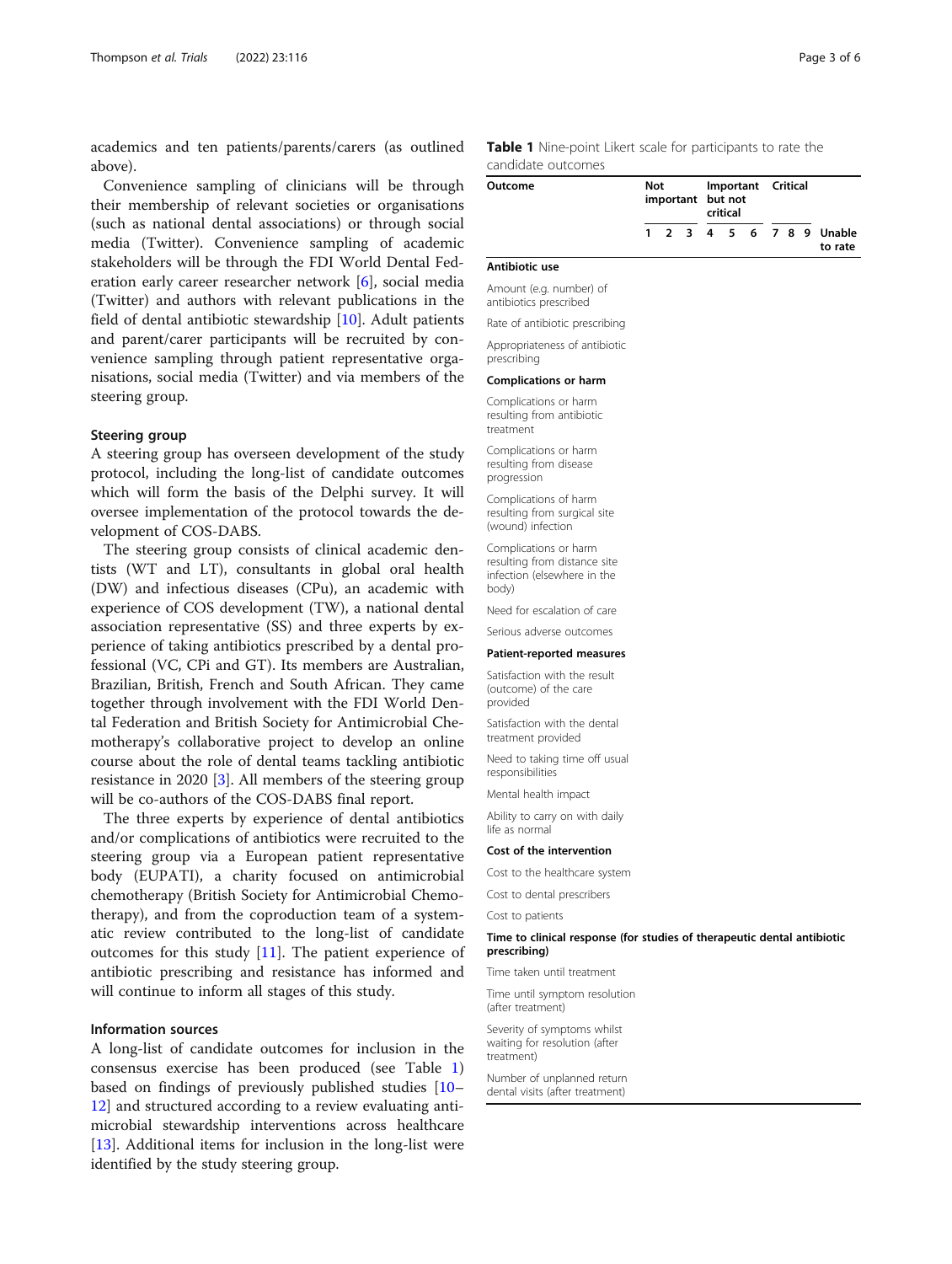The first of the previously published studies was a hybrid umbrella/systematic review of antibiotic stewardship measures used across primary healthcare settings  $[10]$  $[10]$ , which found few studies of antibiotic stewardship interventions in dentistry. Furthermore, the measures used in those dental studies focused exclusively on antibiotic use. By contrast, across primary medical care, more studies were identified and these employed a wider range of outcome measures, including complications (e.g. allergy to antibiotics) and patient satisfaction.

The second study was a systematic review of outcomes of care for adults with acute dental pain and infection [[11\]](#page-5-0). This research was coproduced with experts by experience of dental antibiotics. As reported also in the antibiotic stewardship hybrid review [\[10\]](#page-5-0), the outcomes for acute dental pain/infection which were reported to have been measured in dental settings focused more narrowly on clinical outcomes, compared to studies in nondental settings (such as pharmacies and hospital emergency departments).

The third study included was an international consensus on a standardised core set of oral health outcome measures for adults [[12\]](#page-5-0). Whilst this outcome set had a particular emphasis on caries and periodontal disease for use in clinical practice and population health, the study steering group wished to consider whether any of its measures were also applicable for COS-DABS, to ensure continuity, where possible, of outcome sets across dentistry.

Resolution of conflicts about which outcomes to include on the long-list of candidate outcomes was resolved by discussion among the steering group.

#### Consensus process

Consensus on a core outcome set will be sought through two rounds of an online Delphi survey using the Delphi-Manager system [[9,](#page-5-0) [14\]](#page-5-0). A nine-point Likert scale will be used by participants to rate the importance of dental antibiotic stewardship outcomes from the long-list of candidate outcomes (Table [1](#page-2-0)). At the end of the first round, participants will be invited to propose additional outcomes for inclusion in the long-list of candidate outcomes. Potential additions to the long-list, suggested by at least two participants in round 1, will be included for rating in round 2.

Rating each outcome will involve participants picking a number between 1 and 9 to signify importance. On this scale, a score of 1-3 indicates 'limited importance', 4-6 indicates 'important' and 7-9 signifies 'critically important' outcomes. There will also be an option for participants to select: 'Unable to rate' for each outcome.

All participants who participate in both rounds of the survey will be invited by email to take part in a final online consensus meeting. To be quorate, the meeting will need to comprise at least two people from each stakeholder group (clinicians, academics and patients/parents/carers).

# Consensus definition

Outcomes will be included in the final COS if they are voted for by at least 70% of participants, including at least one from each stakeholder group (clinician, academic or patient/parent/carer) [[15](#page-5-0)]. Any outcome rated as 'critical' by fewer than 50% and 'unimportant' by more than 70% will be excluded from the COS [[16\]](#page-5-0). All other combinations indicate that no consensus had been achieved for the outcome. Where necessary to address specific issues, it will be possible for the stakeholder groups at the final consensus meeting to have separate discussions in 'break out groups' facilitated by a member of the study steering group. If more than 5 of the outcomes are rated as 'critical' for inclusion in the core set, the steering group may opt to apply a higher threshold of 75% and 25%, respectively.

## Analysis

# Outcomes scoring/feedback

In round 1, panel participants will be asked to score each long-listed outcome on a scale 1–9: with 1–3 identified as 'not important', 4–6 as 'important but not critical' and 7–9 labelled 'critical' [[17\]](#page-5-0). Responses from round 1 will be summarised by stakeholder group, to show the distribution of scores recorded and median score for each item.

In round 2, panel participants will be asked to score all outcomes from round 1 plus additional outcomes suggested by at least two participants in round 1. Participants will be shown their previous individual score and asked to reconsider it in the light of descriptive statistics provided, relating to how other participants scored each candidate outcome. The descriptive statistics will comprise the median and the number of participants scoring the outcomes as critically important/important/limited importance votes for each stakeholder group (clinician, academic or patient/parent/carer).

To promote retention, two reminders will be sent to non-responding participants at the end of weeks 2 and 3 in each round of the Delphi survey.

# Missing data

Attrition (non-responders) and partial responses are two sources of missing data in a COS development exercise. To take account of attrition bias, distribution of the scores for those who participated only in round 1 will be compared with the equivalent round 1 data for those who went on to complete round 2. Changes in participant scores between rounds will be summarised along with the reasons given. Outcomes with missing data will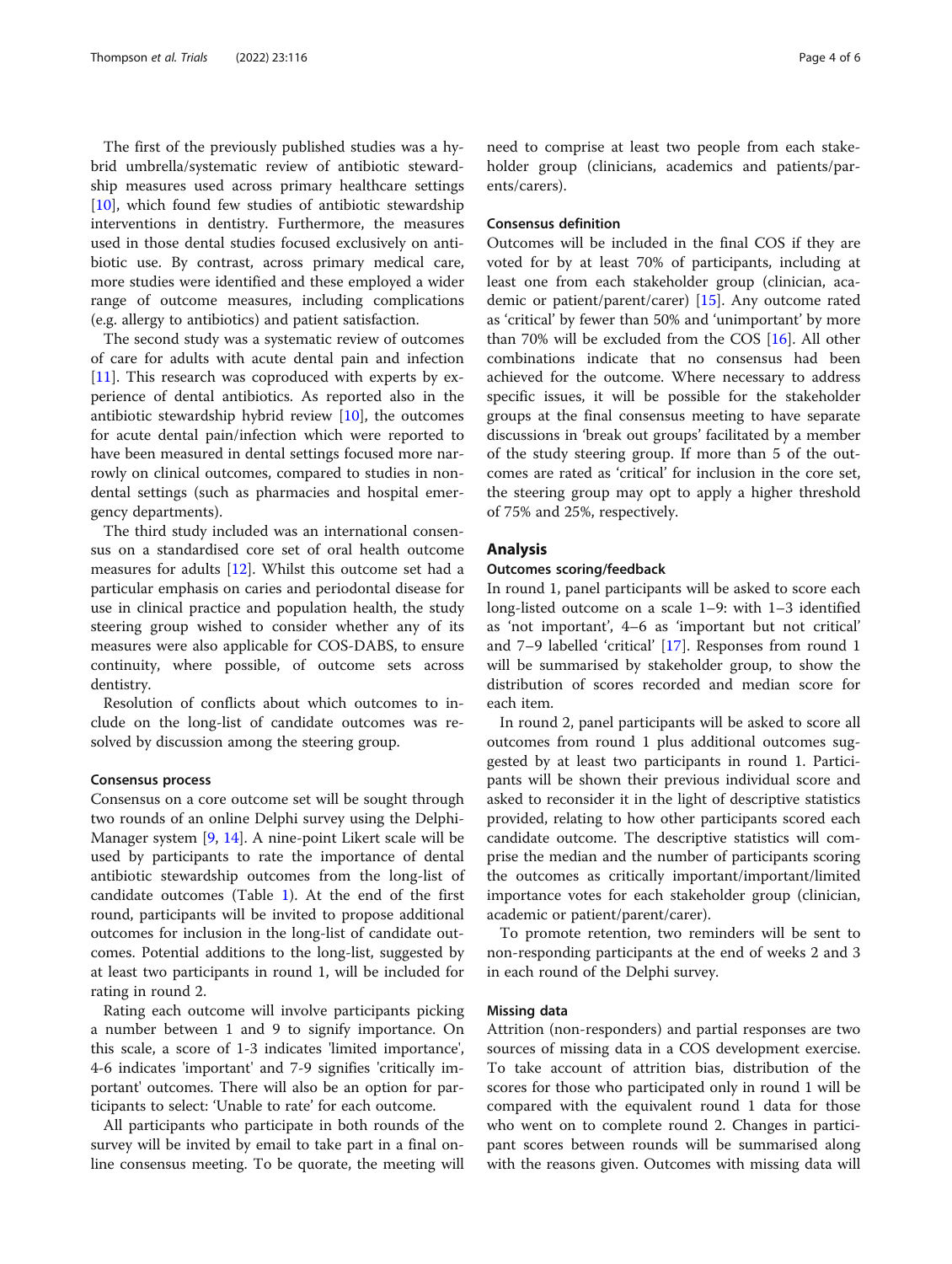<span id="page-4-0"></span>be considered at the final consensus meeting to ensure inadvertent exclusion is avoided.

#### Finalising the core outcome set

A meeting to review the final survey results and finalise COS-DABS by consensus will take place online via Zoom and in English language. All stakeholder groups of participants will be invited to the same meeting. No audio- or video-recording of the online meeting will be made. Presentation of the findings of the Round 2 Delphi will include the final list of outcomes and how they were voted for by each stakeholder group. A timed discussion will be moderated by an experienced facilitator to decide how to deal with any outcomes associated with missing data, where scores between stakeholder groups differed and for items scored only in round 2 (following identification in round 1 by more than one participant). Following discussion, there will be a vote on each outcome. Outcomes will be included in COS-DABS if they are voted for by at least 70% of participants, including at least one from each stakeholder group.

# Ethics and dissemination

#### Ethics approval/informed consent

Ethical approval for the study was gained from the University of Manchester Research Ethics Committee proportional review process (ref UREC 2021-11905-20268 dated 02 August 2021 and amendment approved 06/09/ 2021). This study has also been registered with the COMET Initiative: [https://comet-initiative.org/Studies/](https://comet-initiative.org/Studies/Details/1860) [Details/1860.](https://comet-initiative.org/Studies/Details/1860)

The online survey in DelphiManager includes a consent checkbox for participants to confirm: 'I agree to participate in, and receive email notifications regarding this study.' All participants must check this box before they can gain access to the survey. Informed consent will be obtained from all participants via this online process at the start of round 1. For the final consensus meeting, logging into the online meeting will indicate consent to participate. This will be reiterated in the email invitation to the final consensus meeting and also verbally at the start of the meeting.

# Dissemination

The Core Outcome Set-STAndards for Reporting Equator Network guidelines will be used for the reporting of the COS [\[18](#page-5-0)]. All members of the steering group will co-author the final paper, which will be submitted for peer review and publication in an open access journal. To disseminate the findings as widely as possible, the results will be presented at international meetings in the dental and antimicrobial stewardship academic and clinical domains, including the International Association for

Dental Research and World Dental Congress. In addition, there will be a final report to the funder.

# Trial status

Protocol v1 dated 08 September 2021. Recruitment is expected to begin in October 2021 and to be complete by December 2021.

# Supplementary Information

The online version contains supplementary material available at [https://doi.](https://doi.org/10.1186/s13063-022-06038-w) [org/10.1186/s13063-022-06038-w](https://doi.org/10.1186/s13063-022-06038-w).

Additional file 1: Supplementary Material Table 1. COS-STAP items cross-referenced to manuscript subtitles.

#### Acknowledgements

With thanks to Professor Anne-Marie Glenny for providing the inspiration to undertake this study and the COMET Initiative for supporting design of the study and also to the EUPATI patient engagement network and British Society for Antimicrobial Chemotherapy for their assistance in recruiting experts by experience to the study steering group.

#### Authors' contributions

WT is the lead research who conceived the study, secured funding, designed the study, convened the steering group, gained ethical approval, led data collection, analysed and interpreted the data and drafted and finalised the submission for publication. All other members of the steering committee contributed to the design of the study, development of the long-list of candidate COS-DABS outcomes, oversight of the study process and drafting of the final paper. In addition, LT contributed to the first draft of this final paper. All authors have read and approved the final manuscript.

#### Authors' information

WT and LT are clinical academic dentists with an interest in dental antimicrobial stewardship. SS is a clinical dentist and member of the British Dental Association. DW and CP are consultants in global health and infectious diseases, respectively. TW is a professor of healthcare evaluation. CP, GT and VC are experts through experience of dental antibiotics for acute pain or infection, prophylaxis of a cardiac condition and survivor of an infection which was resistant to multiple antibiotics.

#### Funding

This study will be funded by FDI World Dental Federation through its Antimicrobial Resistance Programme, which is supported by GSK Consumer Healthcare. The funding body had no role in the design of the study and collection, analysis, and interpretation of data or in writing the manuscript.

#### Availability of data and materials

All data generated during the development of COS-DABS will be published in a peer-reviewed journal.

# Declarations

#### Ethics approval and consent to participate

As included in the main body of the manuscript – in accordance with the COS-STAP template:

"Ethical approval for the study was gained from the University of Manchester Research Ethics Committee proportional review process (ref UREC 2021- 11905-20268 dated 02 August 2021 and amendment approved 06/09/2021). This study has also been registered with the COMET Initiative: [https://comet](https://comet-initiative.org/Studies/Details/1860)[initiative.org/Studies/Details/1860.](https://comet-initiative.org/Studies/Details/1860)

The online survey in DelphiManager includes a consent checkbox for participants to confirm: 'I agree to participate in, and receive email notifications regarding this study.' All participants must check this box before they can gain access to the survey. Informed consent will be obtained from all participants via this online process at the start of round 1. For the final consensus meeting, logging into the online meeting will indicate consent to